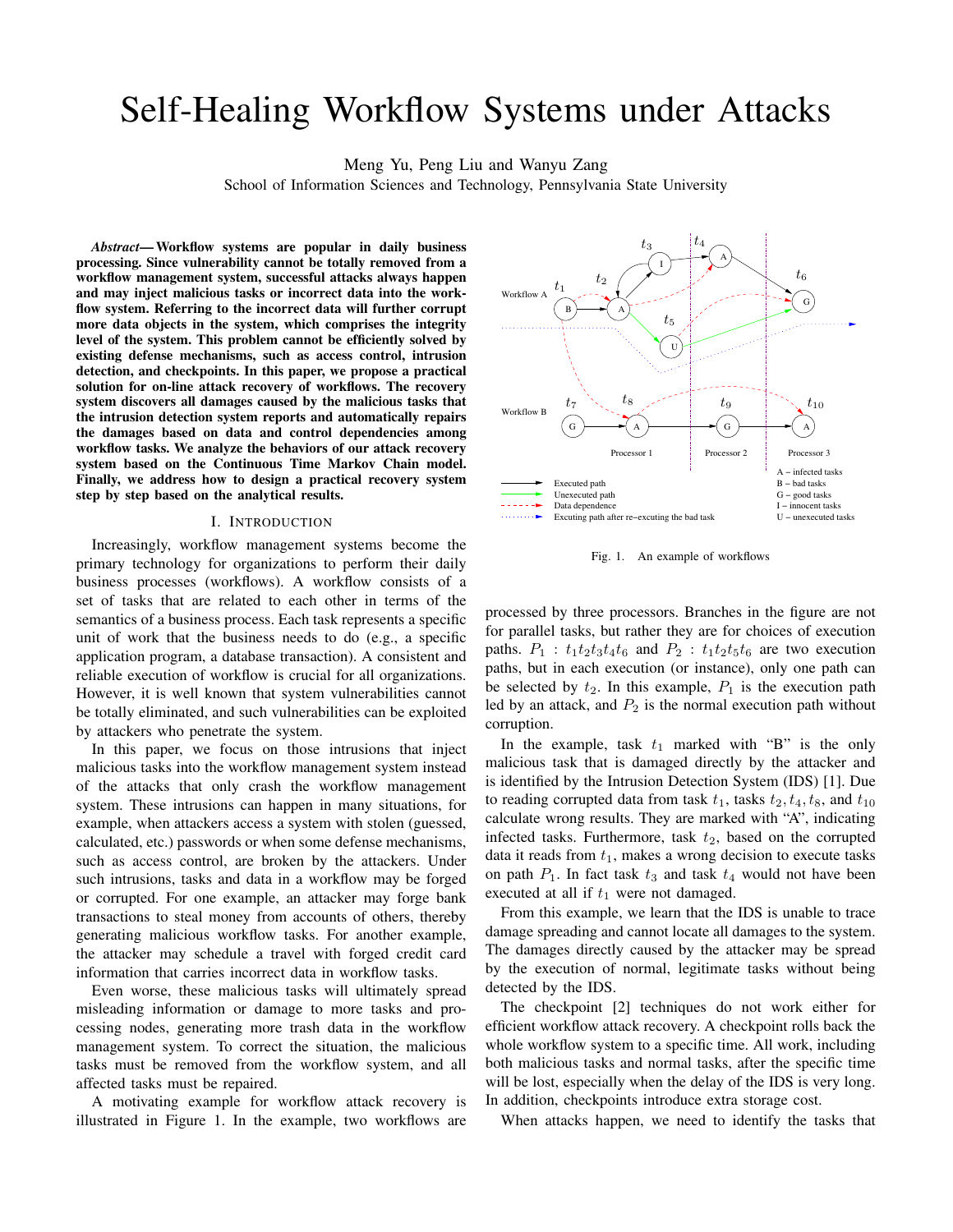were affected and need to be undone. Then we need to identify the tasks that should be redone. In this paper, we will show that in some circumstances certain tasks that compute correctly may need to be undone (e.g., task  $t_3$  and task  $t_6$ ) while some affected tasks may not need to be redone (e.g. task  $t_4$ ), which is contrary, at least to some extent, to common knowledge on recovery. Finally, we need to execute recovery tasks and new workflow tasks in correct order. The example in Figure 1 shows how complex an attack recovery can be even for simple workflows with a single malicious task.

Existing techniques cannot effectively and efficiently solve the problem. In this paper, we propose a practical solution for on-line attack recovery of workflows. Our main contributions are as follows. First, we present the fundamental theories for workflow attack recovery. Given the set of malicious tasks reported by the IDS, our approach is able to identify all directly or indirectly damaged tasks and repair them on-line. Second, we propose a software architecture to implement the attack recovery system. Third, we build a Continuous Time Markov Chain model to evaluate the performance of the proposed attack recovery system. The analytical results indicate that our system is practical. Finally, we introduce guidelines for designing a effective recovery system.

The rest of the paper is organized as follows. In Section II, we introduce some definitions and notions used in this paper. Our theories of attack recovery are described in Section III, including the rules to find affected tasks and the rules to determine execution orders of tasks. We present the attack recovery system architecture in Section IV based on our recovery theories. The behaviors of the system are analyzed in Section V. We summarize our analysis and address how to design a practical attack recovery system in Section VI. We compare related work with ours in Section VII and conclude our work in Section VIII.

#### II. PRELIMINARIES

#### *A. Execution paths, the system log, and traces*

A workflow can be specified by a directed graph  $\langle V, E \rangle$ , where  $V$  is the set of vortex (tasks), and  $E$  is the set of directed edges (immediate precedence relations). If  $(t_i, t_j) \in E$ , then  $t_j$  should be executed *subsequently* to  $t_i$ .

A workflow G(V, E) has a *start node* with 0-indegree, and some *end nodes* with 0-outdegree. Any path from the start node to the end node is an *execution path*. Please note that a task may be repeated in a execution path because there may be circles in the workflow. Different visits to the same node in a path are different instances of the task, which are distinguished by superscripts, such as  $t_i^1, t_i^2$ , and so on. For example,  $t_1t_2t_3t_4t_6$ ,  $t_1t_2t_5t_6$ , and  $t_1t_2^1t_3^1t_2^2t_3^2t_4t_6$  are three executing paths in Figure 1 .

In the workflow system, a task does not take effect until it is committed to the system. We assume that the committing time is distinguishable. The *system log* is a sequence of tasks  $t_1, t_2, \ldots, t_n$ , where  $t_i, 1 \leq i < n$  is committed earlier than

 $t_{i+1}$ . We denote the system log by  $\mathcal{L}$ . The system log in Figure 1 could be  $\mathcal{L}_1 = t_1 t_7 t_2 t_8 t_3 t_4 t_9 t_6 t_{10}.$ <sup>1</sup>

The *trace* of a workflow is the subsequence of the system log consisting of tasks in the workflow. In the trace of a workflow, only one execution path is completed. Given a trace  $t_1t_2 \ldots t_i t_{i+1} \ldots t_n$ , we define  $succ(t_i)$ ,  $t_i$ 's *successors* set, as  $\{t_k | i+1 \leq k \leq n\}$ . For example,  $succ(t_2)$  is  $\{t_3, t_4, t_6\}$ , which also indicates that another execution path  $t_1t_2t_5t_6$  was not selected in the instance of the workflow.

## *B. Precedence relations*

In the system log, if  $t_i$  appears earlier than  $t_j$ ,  $t_i$  is a *predecessor* of  $t_j$ , which is denoted by  $t_i \prec t_j$ . Note that two tasks in two different workflows may have a precedence relation defined by the system log. For example,  $t_1 \prec t_8$  in  $\mathcal{L}_1$ .

Although the precedence is defined by the system log, given two tasks in the same workflow, we can know their possible precedence relation *before* executing them: for example,  $t_1 \prec$  $t_2, t_2 \lt t_4, t_2 \lt t_5$ , and  $t_2^i \lt t_2^j$ , where  $i < j$ , and so on.

Please note that  $t_2 \prec t_4$  and  $t_2 \prec t_5$  cannot hold simultaneously since in one execution of the workflow, only one execution path is chosen.

Relation  $\prec$  is transitive and asymmetric. We can get  $t_1 \prec t_3$ from  $t_1 \prec t_2$  and  $t_2 \prec t_3$ . The relation  $\prec$  is a partial order because some tasks have no precedence relations among them, such as  $t_4$  and  $t_5$  in the example.

Assume  $\prec$  is a relation on set S then we define minimal $(S, \prec) = x$  where  $x \in S \land \nexists x' \in S, x' \prec x$ . If S is a set including all tasks in Figure 1 then minimal( $S, \prec$ ) =  $t_1$ . Note there may be more than one result qualified by the definition of minimal $(S, \prec)$ . For example,  $S = \{t_i, t_j, t_k\}$ ,  $t_i \prec t_k$  and  $t_j \prec t_k$ , then both  $t_i$  and  $t_j$  are qualified results for minimal( $S, \prec$ ). In cases like these, we randomly select one qualified result as the value of minimal( $S, \prec$ ). The task scheduler is supposed to choose the minimal( $S, \prec$ ) to execute.

# *C. Data dependency*

We use  $R(T)$  and  $W(T)$  to denote the reading set and the writing set of task T. For example, given two tasks  $t_x : x =$  $a + b$ , and  $t_b : b = x - 1$ .  $R(t_x) = \{a, b\}$ ,  $W(t_x) = \{x\}$ ,  $R(t_b) = \{x\}$ , and  $W(t_b) = \{b\}$ .

We introduce some concepts that are usually discussed in the field of parallel computing.

*Definition 1:* Given two tasks  $t_i \prec t_j$ ,

- If  $(W(t_i) \bigcup$  $\bigcup_{t_i \prec t_k \prec t_j} W(t_k) \cap R(t_j) \neq \phi$ , then  $t_j$  is *flow dependent* on  $t_i$ , which is denoted by  $t_i \rightarrow_f t_j$ .
- If  $R(t_i) \cap (W(t_j) \bigcup$  $\bigcup_{t_i \prec t_k \prec t_j} W(t_k)$   $\neq \phi$ , then  $t_j$  is *antiflow dependent* on  $t_i$ , which is denoted by  $t_i \rightarrow_a t_j$ .
- If  $(W(t_i) \bigcup$  $\bigcup_{t_i \prec t_k \prec t_j} W(t_k) \big) \cap W(t_j) \neq \phi$ , then  $t_j$  is *output dependent* on  $t_i$ , which is denoted by  $t_i \rightarrow o t_j$ .

<sup>1</sup>Since the workflow could be processed in a distributed style, the system log may be stored in segments. But it does not affect our discussion.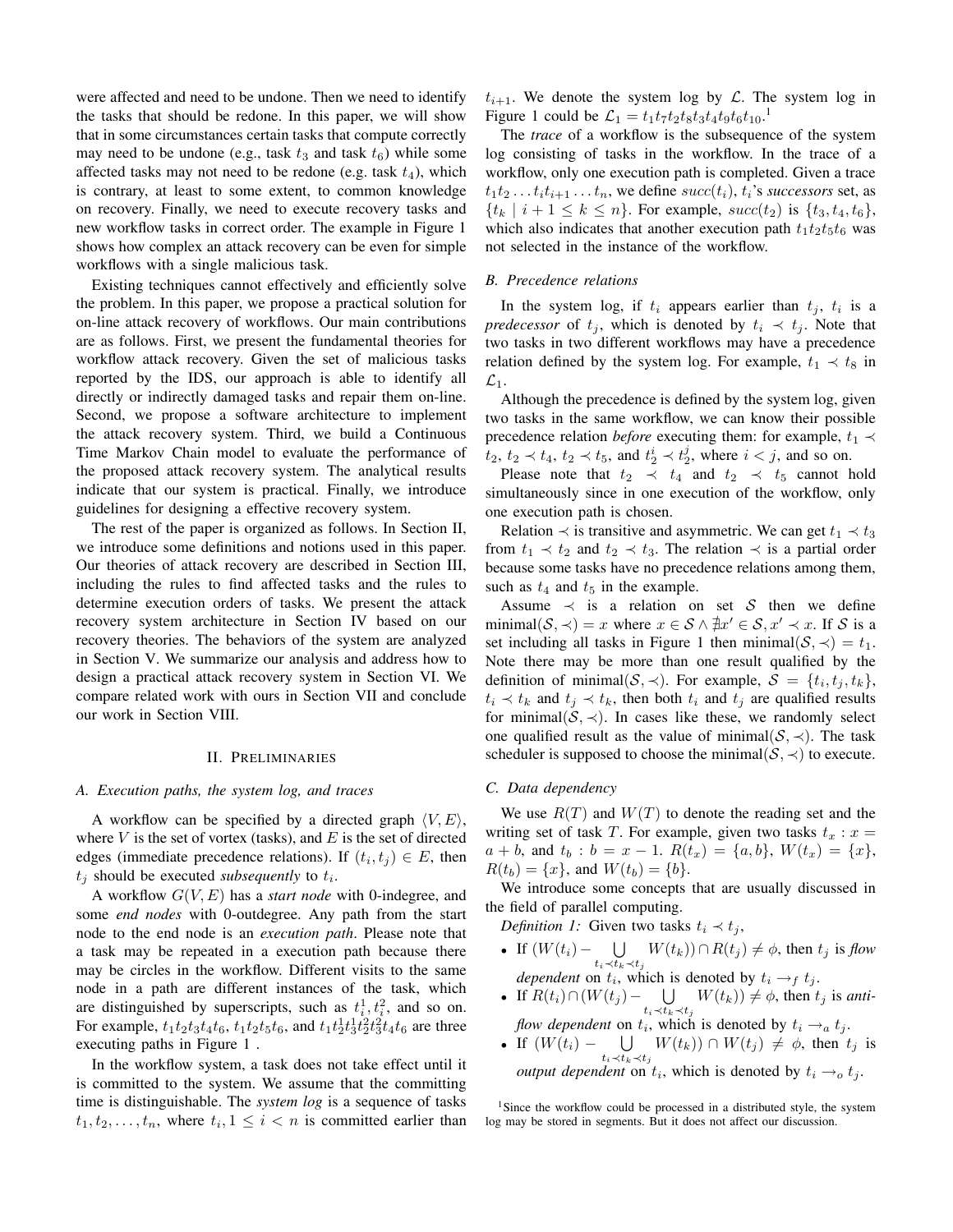Intuitively, if  $t_i \rightarrow_f t_j$ , then  $t_j$  reads some data objects written by  $t_i$ . If  $t_i \rightarrow_a t_j$ , then  $t_j$  modifies some date objects after  $t_i$ reads them. If  $t_i \rightarrow o t_j$ , then  $t_i$  and  $t_j$  have some common data objects to modify. Consider tasks  $t_x$  and  $t_b$ , where  $t_x \prec t_b$ , and there does not exist such  $t_k$ , that  $t_x \prec t_k \prec t_b$ . We have  $t_x \rightarrow_f t_b$  and  $t_x \rightarrow_a t_b$ .

All the relations  $\rightarrow$   $f$ ,  $\rightarrow$  a and  $\rightarrow$  are data dependence relations and are not transitive. From the well known results of parallel computing, if a task  $t_j$  is data dependent on another task  $t_i$ , then they cannot run concurrently, and  $t_j$  should be executed after executing  $t_i$ , otherwise we will get wrong results.

# *D. Control Dependency*

If a node exists in all execution paths, it is a *unavoidable node*. If a node  $t_i$  is not an unavoidable node, any node  $t_i$ whose outdegree is larger than 1 in the path from the start node to  $t_j$  is a *dominant* node of  $t_j$ , and  $t_j$  is *control dependent* on  $t_i$ , which is denoted by  $t_i \rightarrow_c t_j$ . In the example shown in Figure 1,  $t_2 \rightarrow_c t_3$ ,  $t_2 \rightarrow_c t_4$  and  $t_2 \rightarrow_c t_5$ . Control dependence relation is transitive. If  $t_i \rightarrow_c t_j$  and  $t_j \rightarrow_c t_k$ then  $t_i \rightarrow_c t_k$ .

We use  $\rightarrow$  to denote data or control dependency when the concrete type of dependencies does not matter to our discussion. If there exist such tasks  $t_1, t_2, \ldots, t_n, n \geq 2$  that  $t_1 \rightarrow t_2 \rightarrow, \ldots, \rightarrow t_n$ , then  $t_1 \rightarrow^* t_n$ .

#### III. THEORIES OF RECOVERY

### *A. Axioms and Correctness Criteria*

When attackers inject malicious tasks into the workflow management System, the malicious tasks generate or corrupt some data objects directly. In addition, the data dependence relations and the control dependence relations among workflow tasks can further spread the damage to other data objects. We identify corrupted data objects, *incorrect data objects*, based on the following axiom.

*Axiom 1:* A task will generate *incorrect* data if, and only if, any of the following conditions is true.

1) The task codes are malicious or the task should not be executed.

2) The data objects that the task reads are incorrect.

The following definition describes the correctness criteria for our workflow attack recovery scheme.

*Definition 2:* Given normal tasks and recovery tasks, the recovery is *strict correct* if and only if the following conditions hold.

- 1) (*Completeness of recovery*) No incorrect data exists after the recovery.
- 2) (*Safety of recovery*) No incorrect data is generated while executing recovery tasks.
- 3) (*Safety of normal services*) No incorrect data is generated while executing normal tasks.
- 4) (*Consistency to the workflow specification*) The execution of normal tasks and recovery tasks does not violate the specification of workflow.

A correct recovery scheme is not isolated from the workflow management system. When we are carrying out the recovery, there definitely exist some scheduled preceding relations between the recovery tasks and the normal workflow tasks. Condition 3 describes that execution of normal tasks should be clean. In other words, if a new task tries to read corrupted data from some unrecovered tasks, it should be suspended until the data is clean.

Note that Condition 1 does not imply Condition 2 and Condition 3. Condition 1 requires that the recovery should be complete while it implies nothing about the procedure of the recovery.

In this paper, we assume that if a task  $t_i$  is corrupted, we can remove its effects in the workflow system by executing a task  $undo(t_i)$ , which can be implemented by reading the last version of the data objects before the attack from the log of the workflow management system. To recover affected tasks, we need to re-execute them. We denote the re-execution of task  $t_i$  by  $redo(t_i)$ .  $t_i$  and  $redo(t_i)$  are different executions of the same task.  $redo(t_i)$  refers to the execution when carrying out the attack recovery.

#### *B. Recovery Tasks*

This section describes how to find undo and redo tasks. From Axiom 1 we can get the following theorem for undo tasks.

*Theorem 1 (Undo tasks):* Assume that  $\beta$  is the set of malicious tasks already known. Task  $t_j$  generates incorrect data and needs to be undone if, and only if, any of the following conditions are satisfied.

- 1)  $t_i \in \mathcal{B}$
- 2)  $\exists t_i \in \mathcal{B}, t_j \in \mathcal{L}, t_i \rightarrow_c^* t_j$ , and  $t_j \notin succ(redo(t_i))$
- 3)  $\exists t_i \in \mathcal{B}, t_i \rightarrow_f^* t_j$
- 4)  $\exists t_i \in \mathcal{B}, \exists t_k \notin \mathcal{L}, t_i \rightarrow_c^* t_k, t_k \rightarrow_f^* t_j$ , and  $t_k \in$  $succ(redo(t_i))$

PROOF SKETCH: 1) *Sufficient condition*. In the first two conditions,  $t_i$  should not have been executed. It satisfies condition 1 of Axiom 1. In the third condition,  $t_j$  reads corrupted data. In the fourth condition,  $t_i$  reads some data objects that are not up to date. Thus, the last two conditions satisfy condition 2 of Axiom 1. Therefore,  $t_j$  generates incorrect data objects and should be undone. 2) *Necessary condition*. If a task  $t_i$ generates incorrect data objects, then its codes are malicious, it should not have been executed, or it reads incorrect data objects. In a workflow system, we can enumerate all possible conditions listed in the theorem.

We explain the theorem by Figure 1. Task  $t_1$  marked with 'B' was corrupted directly by attackers and is reported by the IDS,  $B = \{t_1\}$ . The data that  $t_1$  generates is corrupted, and  $t_1$ needs to be undone, as indicated by condition 1 in Theorem 1.

In the figure, task  $t_1 \rightarrow_f t_2$ , where  $t_1 \in \mathcal{B}$ .  $t_2$  is infected by task  $t_1$  because it reads corrupted data from  $t_1$  and then creates wrong results. Tasks  $t_4$ ,  $t_8$ , and  $t_{10}$ , as described by condition 3 also create wrong results. Now,  $\mathcal{B} = \{t_1, t_2, t_4, t_8, t_{10}\}.$ 

The situation described in condition 2 is shown by task  $t_3$ . The execution of task  $t_3$  is based on the executing result of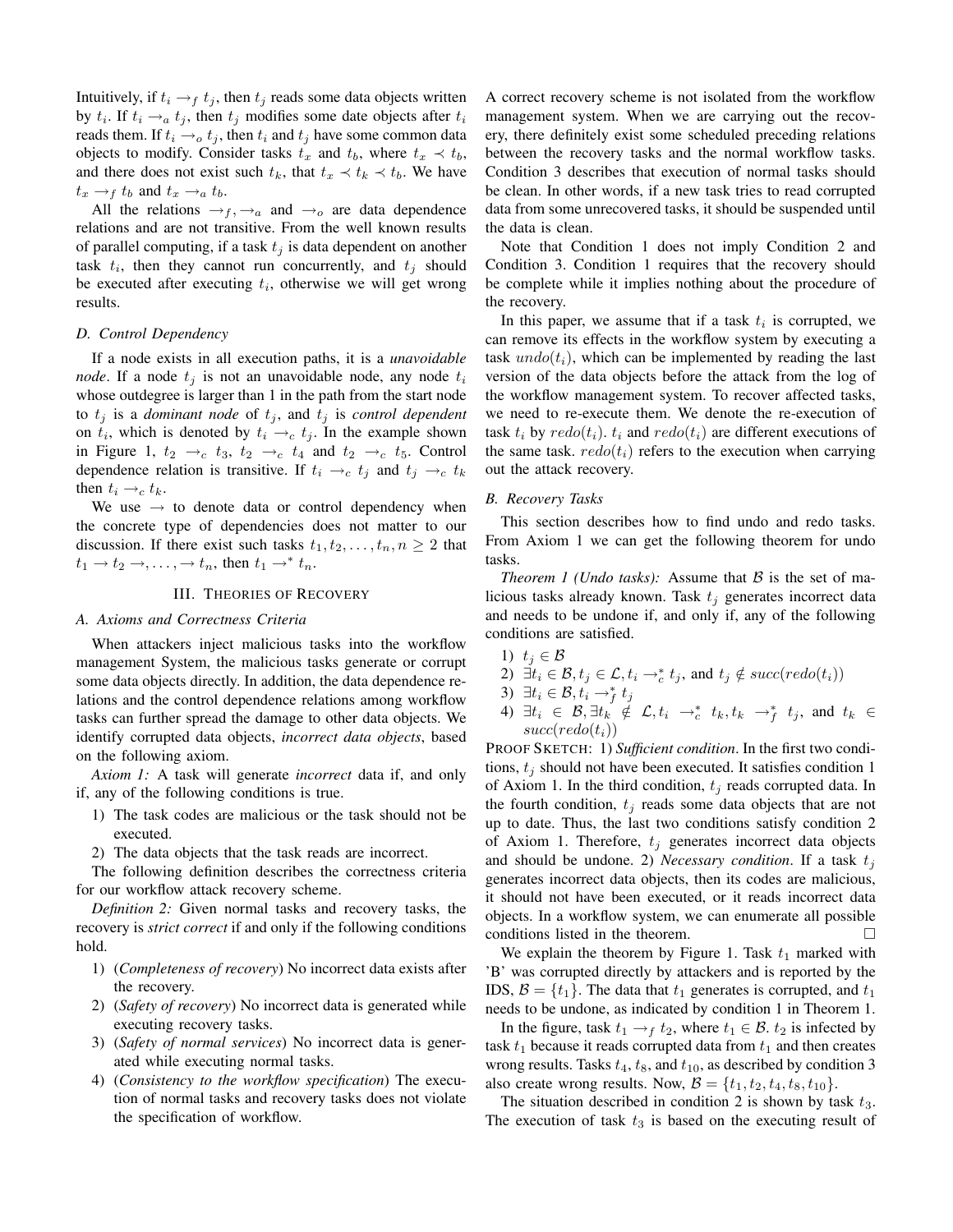task  $t_2$ , where  $t_2 \in \mathcal{B}$ . Since task  $t_2$  is affected by  $t_1$ , it is possible that the choice of execution path is wrong. We must redo task  $t_2$  and then check whether  $t_3$  is still on the execution path: check if  $t_3 \in succ(redo(t_2))$  in the recovery. If  $t_3 \notin$  $succ(redo(t_2))$  is in the recovery, then the data  $t_3$  generated before is corrupted, and  $t_3$  needs to be undone, although the computing of  $t_3$  is correct.

For the last case described in Theorem 1, please refer to the execution of task  $t_6$ .  $t_6$  is flow dependent on task  $t_5$  which was not executed in the attacked execution. When we redo task  $t_2$ , the workflow is executed along a new execution path that continues with  $t_5$ . Then  $t_5$  may generate different data from what  $t_6$  has read in the attacked execution. Thus  $t_6$  will get different results in the recovery execution. Therefore,  $t_6$ got a wrong result in the attacked execution, and the data that it generated was corrupted.

We call the tasks described by condition 2 and condition 4 as *candidate undo tasks* because we do not know if they really should be undone until  $redo(t_i)$  is executed. If they need to be undone, then they are added to  $\beta$ .

The tasks that have already been undone and are still on the re-executing path should be redone. We have the following theorem for redo tasks.

*Theorem 2 (Redo tasks):* Assume that B is the set of bad tasks already known and  $t_i \in \mathcal{B}$ , then  $t_i$  should be redone if and only if any of the following conditions are satisfied.

1) 
$$
\nexists t_j \in \mathcal{B}, t_j \rightarrow_c^* t_i
$$

1)  $\mu_j \in \mathcal{B}, t_j \to_c^{\mathcal{C}} t_i$ <br>2)  $\exists t_j \in \mathcal{B}, t_j \to_c^{\mathcal{C}} t_i, t_i \in succ(redo(t_j))$ 

PROOF SKETCH: In both cases,  $t_i$  has been damaged and is on the re-executing path. Thus,  $t_i$  needs to redo to meet the specification of workflows.

We call the tasks described by condition 2 *candidate redo tasks* because we do not know if they really should be redone until  $redo(t_i)$  is executed.

In Figure 1, task  $t_1, t_2, t_6, t_8$ , and  $t_{10}$  need to be undone. Since they are not control dependent on any bad task, they need be redone, as stated in case 1 of Theorem 2. Since neither task  $t_3$  nor task  $t_4$  is on the re-executing path of the workflow, they do not need to be redone according to Theorem 2. Redoing them does not meet the specification of the workflow because redoing them will generate corrupted data.

#### *C. Partial Orders Caused by Dependence Relations*

Since undo and redo tasks are not defined by the original Workflow, we must create partial orders among these tasks and normal workflow tasks to guarantee that our recovery is strict correct.

*Theorem 3 (Partial orders among recovery tasks):* Given any two tasks  $t_i$  and  $t_j$  and the system log  $\mathcal{L}$ , the recovery is strict correct only if the partial orders of the recovery tasks are derived by the following rules.

1)  $t_i \prec t_j \Rightarrow \text{redo}(t_i) \prec \text{redo}(t_j)$ 2)  $t_i \rightarrow t_j \Rightarrow \text{redo}(t_i) \prec \text{redo}(t_j)$ 3)  $\forall t_i, undo(t_i) \prec redo(t_i)$ 4)  $t_i \rightarrow_a t_j \Rightarrow undo(t_j) \prec redo(t_i)$ 

- 5)  $t_i \rightarrow_o t_j \Rightarrow undo(t_j) \prec undo(t_i)$
- 6)  $t_i \rightarrow_c t_j, t_j \in succ(t_i) \Rightarrow redo(t_i) \rightarrow_c redo(t_j) \wedge$  $redo(t_i) \in succ(redo(t_i))$
- 7)  $t_i \rightarrow_c t_j, t_j \notin succ(t_i) \Rightarrow redo(t_i) \rightarrow_c redo(t_j) \land$  $redo(t_i) \notin succ(redo(t_i))$
- 8)  $t_i \in \mathcal{B}, t_j \in \mathcal{L}, t_i \rightarrow_c^* t_j$  and  $t_j \notin succ(redo(t_i)) \Rightarrow$  $redo(t_i) \rightarrow_c \text{redo}(t_j) \land \text{undo}(t_j) \in succ(redo(t_i))$
- 9)  $t_i \in \mathcal{B}, \exists t_k \notin \mathcal{L}, t_i \rightarrow_c^* t_k, t_k \rightarrow_f^* t_j$  and  $t_k \in$  $succ(redo(t_i)) \Rightarrow redo(t_i) \rightarrow_c undo(t_j) \land undo(t_j) \in$  $succ(redo(t_i))$
- 10)  $t_i \in \mathcal{B}, \exists t_j \in \mathcal{B}, t_j \rightarrow_c^* t_i, t_i \in succ(redo(t_j)) \Rightarrow$  $redo(t_i) \rightarrow_c \text{redo}(t_j) \land \text{redo}(t_j) \in succ(\text{redo}(t_i))$

PROOF: See appendix.

In order to run both the recovery tasks and normal workflow tasks concurrently, we introduce partial orders among recovery tasks and normal tasks.

*Theorem 4 (Partial orders about normal tasks):* Given normal workflow tasks  $\mathcal N$  and the system log  $\mathcal L$ , if every data object has only one copy, say, the value of a data object will be lost after writing, the recovery is strict correct only if then precedence relations are derived by the following rules.

1)  $(t_i \rightarrow_f t_j) \vee (t_i \rightarrow_a t_j) \vee (t_i \rightarrow_o t_j) \vee (t_i \rightarrow_c t_j), t_j \in$  $\mathcal{N} \Rightarrow undo(t_i) \prec redo(t_i) \prec t_j$ 2)  $t_i \rightarrow_c^* t_k, t_k \rightarrow_f^* t_j, t_k \notin \mathcal{L} \cup \mathcal{N}, t_j \in \mathcal{N} \Rightarrow undo(t_i) \prec$  $redo(t_i) \prec t_j$ 

PROOF: See appendix.

The results of Theorem 4 is pretty reasonable. For example, we cannot expect a task that refers to the corrupted  $x$  to get correct results before  $x$  is repaired. If there exists such task, it should wait until  $x$  is recovered. Similarly, if a recovery task  $redo(t_i)$  needs to read from y to repair x, then a normal task that writes to y is supposed to wait until  $redo(t_i)$  is done. Otherwise, the recovery task  $redo(t_i)$  will be corrupted.

Theorem 4 indicates that, to guarantee the strict correctness of recovery, a normal task cannot be executed before all recovery tasks are figured out. Unfortunately, we do not know the set of recovery tasks until the analysis of recovery tasks is complete. In other words, we cannot run any normal task until all malicious tasks reported by the IDS have been processed, which may cause temporary delay to process normal tasks when the attacking rate is high and the system is busy analyzing damages.

If no partial order is defined between two tasks, they can be run in any sequence without comprising the correctness of the execution results.

# *D. Recovery Strategies*

When we build a recovery system, there are three possible strategies for recovery.

*Strict correctness.* Do the recovery while guaranteeing the correctness of executing both the recovery and normal tasks. We may delay normal tasks while damages are analyzed. In this paper, we adopt this strategy, in order to guarantee the correctness and termination of the recovery.

*Obtain concurrency while taking risks of corrupting tasks.* In this strategy, the system executes a task before knowing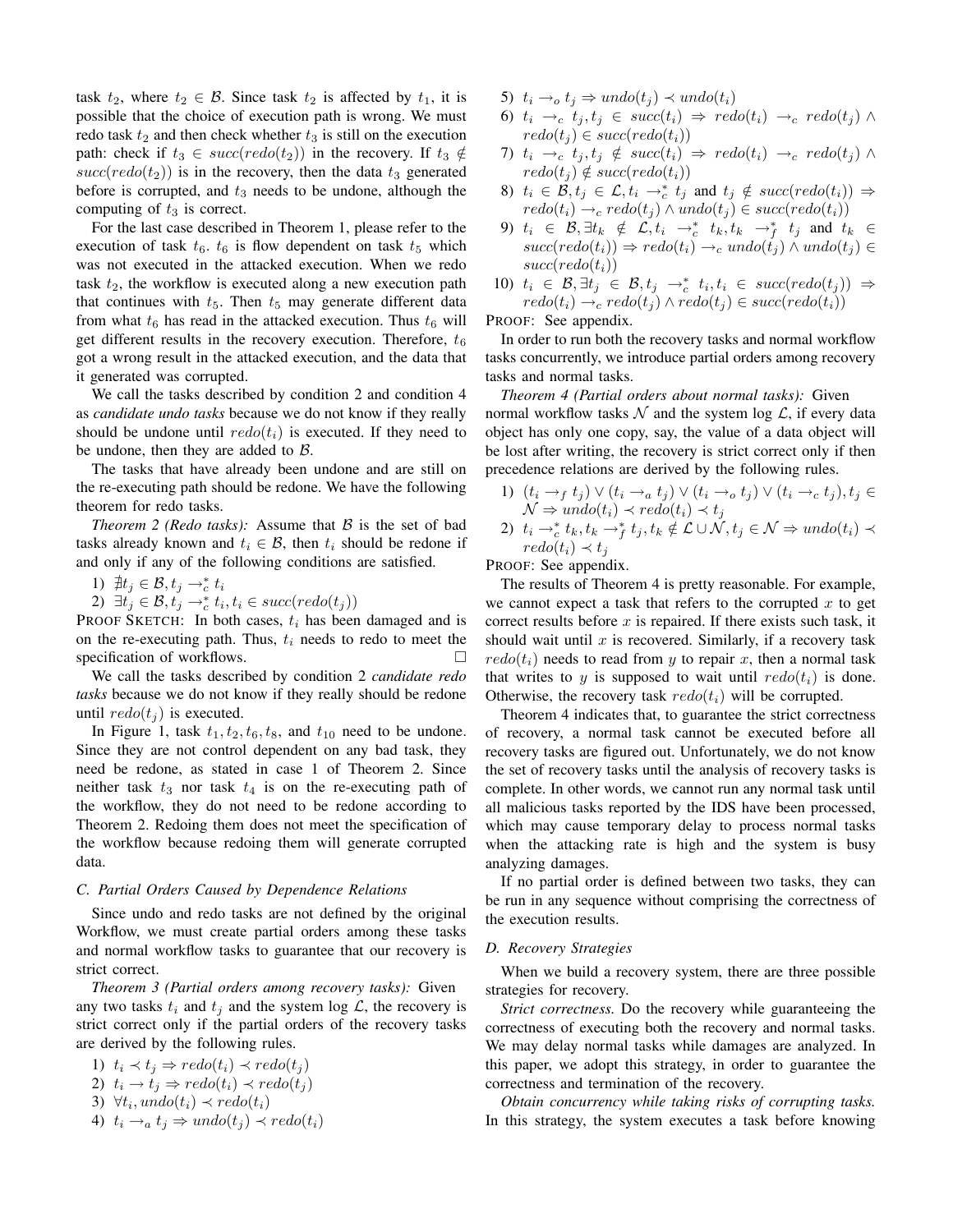

Fig. 2. Processing Structure of an Attack Recovery System

all dependence relations. However, as we mentioned before, both recovery tasks and normal tasks may be corrupted and we need to repair them again. This strategy in fact introduces more recovery tasks and costs, because the more tasks are executed, the more tasks may be corrupted. Even worse, we cannot guarantee the system will be repaired, since we cannot guarantee the recovery is correct and terminable.

*Obtain concurrency while taking risks of corrupting only normal tasks.* Theorem 4 is derived from the assumption that every data object has one copy. Multiple versions of data objects can break anti-flow and output dependence relations. If every data object has multiple versions, normal tasks can be executed without blocking while we guarantee the correctness of recovery. However, since the recovery is not complete, we cannot guarantee the correctness of executing normal tasks. Furthermore, multiple versions for each data object also introduce extra storage costs. We discuss this strategy in another paper.

#### IV. RECOVERY SYSTEM AND STATE TRANSITION MODEL

# *A. Architecture of the Recovery Systems*

The structure of the recovery system is shown in Figure 2. Our recovery system consists of an independent IDS to identify attacks, a recovery analyzer to evaluate damages of the system, and a scheduler to schedule both recovery tasks and normal tasks.

In the system, the IDS periodically reports intrusions to the system by putting 'IDS Alerts' in a queue. The recovery analyzer generates recovery tasks, works out related partial orders, and puts them in the queue of recovery tasks. The task scheduler schedules both recovery tasks and normal tasks according to their partial orders.



Fig. 3. State Transition Graph of the Recovery System

#### *B. Implementation Issue*

Our theories depend on data and control dependence relations that can be calculated when compiling workflows. Another important data structure is the system log, which exists in all workflow management systems. It is not difficult to design algorithms for the scheduler and the recovery analyzer. Thus, our system model is easy to implement and is practical.

#### *C. State Transition of the System*

The state transition graph (STG) of the system is shown in Figure 3. In the figure, we denote by 'N' the NORMAL state. 'S: $n$ ' represents the SCAN state with  $n$  IDS alerts in the queue, and 'R: $n$ ' represents the RECOVERY state with n units of recovery tasks in the queue, where 1 unit of recovery tasks corresponds to a set of tasks for repairing damages caused by 1 attack.

There are three categories of states of the attack recovery system: 'NORMAL', 'SCAN', and 'RECOVERY'.

In the NORMAL state, there is no intrusions reported in the system. The recovery analyzer does nothing and the scheduler executes normal tasks.

In the SCAN states, intrusions are reported, and the queue of IDS Alerts is not empty. The recovery analyzer analyzes damages to the system, and generates recovery tasks and partial orders among them. As we mentioned before, recovery may redo some tasks to repair damaged data objects. The redo tasks may read some data objects that new IDS alerts try to mark as damaged data objects, which in turn will corrupt recovery tasks. Therefore, in the SCAN state, recovery tasks may not be executed.

In the RECOVERY states, the queue of IDS alerts is empty. All damages of the system are identified. The scheduler schedules recovery tasks and new tasks according to their partial orders.

Although the structure in Figure 2 looks like a queuing network, according to the restrictions that the system does not execute recovery tasks in the SCAN state, which leads to that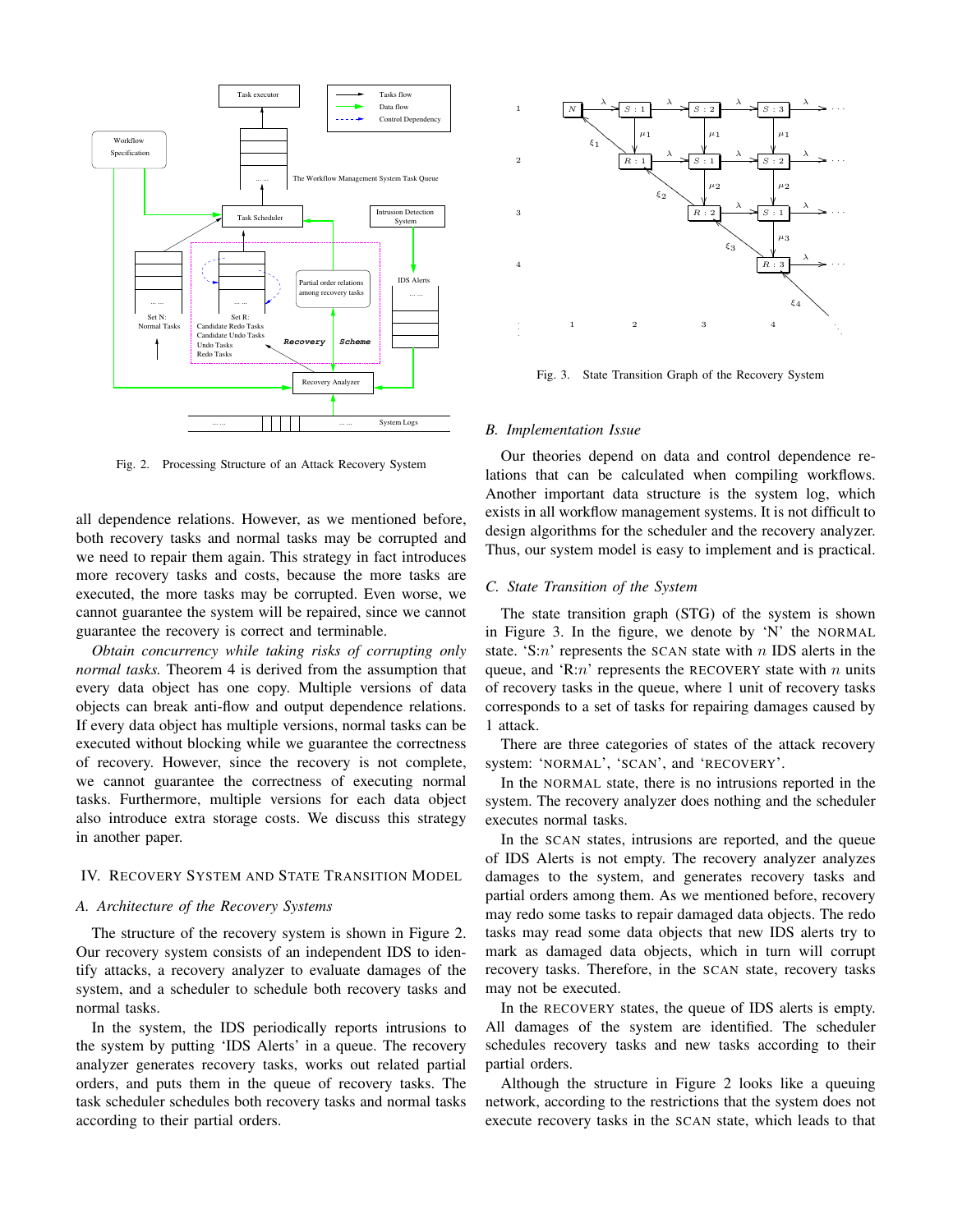the scan and the recovery cannot run in parallel, the system cannot be modeled by a queuing network.

The recovery system starts form the state NORMAL. It transits to the SCAN states whenever there are IDS alerts arrived. After all IDS alerts have been processed, the system goes to the RECOVERY states. The system returns to the NORMAL state when all recovery tasks have been executed.

If there are no further intrusions, the recovery will definitely be terminated because the system will transit to the RECOVERY states after all damages are analyzed, then transit to the NORMAL state after all recovery tasks are executed.

#### *D. Parameters of the System*

It is well known that intrusions occur sporadically, with long time periods where there are no successful attacks, interspersed with short bursts of multiple attacks. However, there is still no agreement about what probability distribution best describes the intrusions.

To obtain reasonable analytical results, we consider the continuous rate of intrusions to learn the response of our system when intrusions happen.

In our model, we assume that the arriving of IDS alerts is Poisson distribution. The probability of  $n$  IDS alerts arrived in [0, t) is  $P_n(t) = \frac{(\lambda t)^n}{n!}$  $\frac{(x^n)^n}{n!}e^{-\lambda t}$ . In other words, any S:*n* state transits to S: $n + 1$  with transition rate  $\lambda$ . The distribution function of IDS alerts is  $F(t) = 1 - e^{-\lambda t}$ . Thus, the probability density function of inter-arrival times of the IDS alerts is given by  $f(t) = \lambda e^{-\lambda t}$ , which is exponential distribution with parameter  $\lambda$ . Since an IDS alert causes one unit of recovery tasks, the transition direction always directs to the right side. We assume the processing time of IDS alerts and recovery tasks are exponential distribution with parameter  $\mu_k$ and  $\xi_k$ ,  $1 \leq k \leq \infty$ , respectively, where  $\mu_k = f(\mu_1, k)$  and  $\xi_k = g(\xi_1, k)$ .  $\mu_k$  and  $\xi_k$  can also be considered as transition rates among states.

Since both the analyzer and scheduler need to check dependence relations to all items in queues, the more items in the queues, the more time will be spent. Say,  $\mu_1 \geq \mu_2 \geq \cdots \geq$  $\mu_k \cdots$ , and  $\xi_1 \geq \xi_2 \geq \cdots \geq \xi_k \cdots$ , where  $1 \leq k \leq \infty$ . We use function  $f$  and  $g$  to simulate the degradation of performance when the number of items in queues increases. Given  $\lambda, \mu_1, \xi_1, f$  and g, a model is solely determined.

Although the recovery system can find more damages than the IDS, the recovery still depends on the accuracy of the IDS. However, we assume that all corrupted tasks will ultimately be identified by the administrator of the system, even if they are not identified by the IDS. Since our system does not depend on timely reporting from the IDS, the delay of identifying a malicious task is not a problem. Therefore, we do not consider parameters of the IDS, such as false alarm rate and delay in this paper.

## *E. Fit Infinite States to a Real System*

Our model has infinite states, which is not practical in the real world. A real system has limited resources so its buffer size for queues is limited. Therefore, the number of states of a real attack recovery system is limited. In fact, when a queue is full, no further state transition about the queue can be made. Hence, the number of total states is restricted.

Based on the assumptions about parameters and the above discussion, the state transition of our model becomes a finite states Continuous-Time Markov Chain (CTMC) [3], [4] that can be characterized by a *generator matrix*  $\mathbb{Q} = (q_{i,j})$  and initial state probability vector  $\pi(0)$ , where  $q_{i,j}$  is the transition rate from *i* to *j* and  $q_{i,i} = -\sum$  $\sum_{j\neq i} q_{i,j}$ .

There are two important queues in the system: the queue of recovery tasks, and the queue of IDS alerts. The queue size of recovery tasks is critical to the performance of the system. Once the buffer of recovery tasks is full, no new IDS alerts can be processed because there is no space to store new recovery tasks. For example, let the buffer size of recovery tasks be 4. The STG for the system will look like the STG in Figure 3 except all parts beyond row 4 would be eliminated. When the buffer of recovery tasks is full (number of IDS alerts is 4), any new arrival IDS alerts cannot be processed. The recovery analyzer is simply blocked. As long as the recovery analyzer keeps on blocking, the queue of IDS alerts will fill up. After the queue of IDS alerts is full, it will lose IDS alerts. Therefore, all parts beyond column 4 are not helpful for improving the overall performance of the system. However, a larger buffer for IDS alerts can help to cache peak traffic. As long as the mean rate of the IDS alerts remains stable, the system can handle the situation of some peak traffics with a larger buffer of IDS alerts.

According to our discussion, the buffer size of recovery tasks determines the overall performance of a system. In this paper, an  $n$  size buffer of recovery tasks is modeled by a  $n$ rows by n columns STG.

As long as the queue of recovery tasks is full, the system will be at states at the right edge of STG, indicating that the system has limits, beyond which IDS alerts are lost by the recovery system. When and how long a system stays at the right edge of STG describes how many IDS alerts could be lost by the system. Given a probability distribution among all states of a STG, we define *loss probability* as follows.

*Definition* 3: Given an *n* states STG, a vector of probability distribution  $\pi = (p_1, p_2, \dots, p_n)$ , and a set  $\mathcal E$  of states at the right edge of STG, the loss probability of the STG with respect to  $\pi$  is  $lp_{\pi} = \sum$  $\sum_{i\in\mathcal{E}} p_i$ .

Loss probability describes whether a system reaches its limits under given condition  $\pi$ . If  $lp_{\pi}$  is very small, the system is prone to working very well. Otherwise, the system is prone to losing IDS alerts and failing to work efficiently.

*Definition 4:* If a system exists a steady state whose probability distribution is given by  $\pi$ , where  $lp_{\pi} = \epsilon$ , we say the system is  $\epsilon$ -convergence.

 $\epsilon$ -convergence describes how many IDS alerts could be lost at the steady state of a system. It is more practical for introducing features of a real system. A 1-convergence system is the worst system in theory and is useless in practice. The goal of designing a system is to let the  $\epsilon$  as small as possible.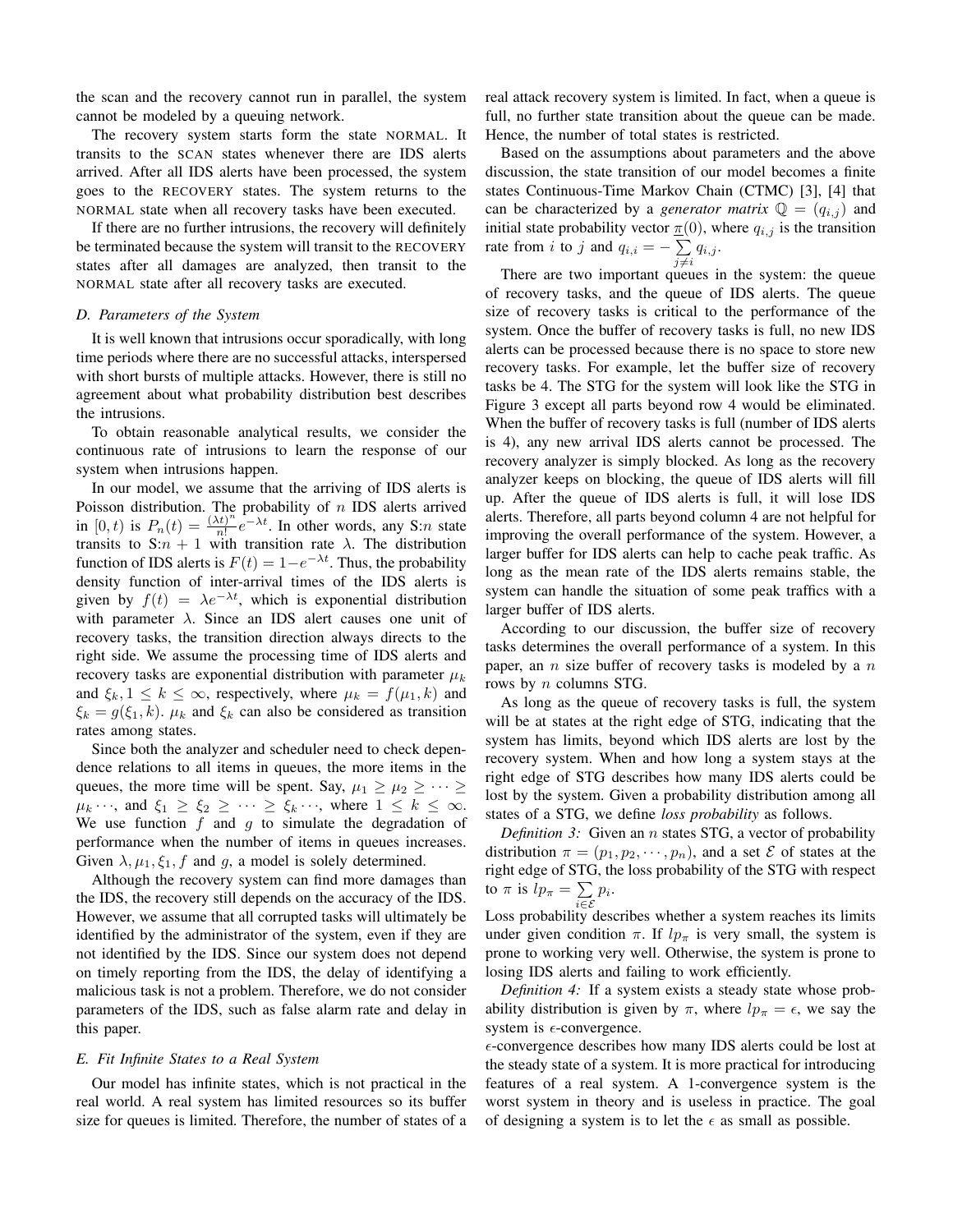#### V. EVALUATION

In this section, we evaluate the recovery system while the attacks are on-the-fly. We focus on the state probability of the system, and the loss probability of the IDS alerts, because both of them reflect performance features of the system. For example, if the probability that the system stays at the NORMAL states is 0.1, the system will be busy in recovery and the system is not able to effectively process normal tasks. For example, if the probability that the system stays at the NORMAL states is 0.9, the system will spend little time on the recovery and spend more time on processing normal tasks. We evaluate not only the steady states, but also the transient states of the system. Therefore, the system responses to attacks in both sustained and burst fashion can be obtained from our analysis.

## *A. Steady-State Behaviors*

The steady state of a system is the state that all features of the system do not change any more after running a long period of time. It may not exist at all for a specific CTMC. Fortunately, most real systems do have their steady states. Once a n by n generator matrix  $\mathbb Q$  is given, the steady-state probability vector  $\pi$  is determined by Equation 1.

$$
\underline{\pi}\mathbb{Q} = \underline{0}, \sum_{1 \le i \le n} \pi_i = 1. \tag{1}
$$

*1) Impacts on the loss probability with different buffer size,* f *and* g*:*

*Case 1:*  $\lambda = 1, \mu_1 = 15$ , and  $\xi_1 = 20$ , buffer size changes from 2 to 30. The results are shown in Figure 4 with different  $f$  and  $g$ .

*Remark:* If the speed of degradation of  $\mu_k$  and  $\xi_k$  is very slow while  $k$  increases, loss probability can be reduced significantly by increasing the buffer size of IDS alerts, as shown in Figure 4(a). The condition does not hold in most real systems. The analyzer needs to check all dependence relations among existing recovery tasks to generate a correct recovery scheme after new IDS alert arrives. The checking time will be a function of the number of existing recovery tasks. It is more realistic that  $\mu_k$  and  $\xi_k$  decreases while k increases. When the attenuation of  $\mu_k$  and  $\xi_k$  is very quick and there are too much items in queues to process, the steady state of the system is prone to higher loss probability. Intuitively, when the buffer size increases not too much and the attenuation of  $\mu_k$  and  $\xi_k$ is not too much, the loss probability decreases. If we allow the queues to be too large, the loss probability will increase due to significant degradation of processing speed, which can be found in Figure 4(b) and Figure 4(c). When  $\mu_k$  decreases faster than  $\xi_k$ , the results are better than the contrary case, which can be found in Figure 4(d) comparing with Figure 4(c).

*2) Impacts on steady-state probability with different*  $\lambda, \mu$ *and*  $\xi$ : For simplicity of comparison, we stick to the condition of  $\mu_k = \mu_1/k$ ,  $\xi_k = \xi_1/k$  and buffer size is 15 in this section.

*Case* 2:  $\mu_1 = 15, \xi_1 = 20, \lambda$  changes from 0 to 4. The probability distribution is shown in Figure 5(a). The expected



(a)  $\lambda$ 's impacts on the probability (b)  $\lambda$ 's impacts on the expected valdistribution ues



(c)  $\mu$ 's impacts on the probability (d)  $\mu$ 's impacts on the expected valdistribution ues



(e)  $\xi$ 's impacts on the probability (f)  $\xi$ 's impacts on the expected valdistribution ues

Fig. 5. Impacts on steady-state probability with different  $\lambda$ ,  $\mu$  and  $\xi$ 

values of number of items in queues are shown in Figure  $5(b)^2$ . *Remark:* When the arrival rate of IDS alerts  $\lambda$  is less than 1, the system has high probability  $(> 0.8)$  to stay at the NORMAL state. The loss probability is very low. The expected values are also less than 1. The system can handle the situation very well. When  $\lambda$  is larger than 1, especially larger than 1.5, the loss probability and the probability of staying at the SCAN state increase very quickly, indicating that the system cannot handle all intrusions, and consequently, the performance of processing normal tasks degrades almost 100%. We can also observe that the queue of recovery tasks is full even though the expected number of IDS alerts is 1. The system cannot accept new IDS alerts to generate more recovery tasks although the buffer of IDS alerts is almost empty. Therefore, the buffer size of recovery tasks is a critical parameter for system performance. By checking the expected number of IDS alerts in the queue, we can reduce the buffer size for IDS alerts without compromising the loss probability of the system. In fact, we observed that the probability distribution on states that are near the right up conner of the STG usually are zeros if

<sup>&</sup>lt;sup>2</sup>In Figure 5(b), Figure 5(d) and Figure 5(f) the loss probability is also drawn in the figures for reference. Please note that the value of loss probability is between 0 and 1, and it is not an expected value as read from label of  $y$ axis.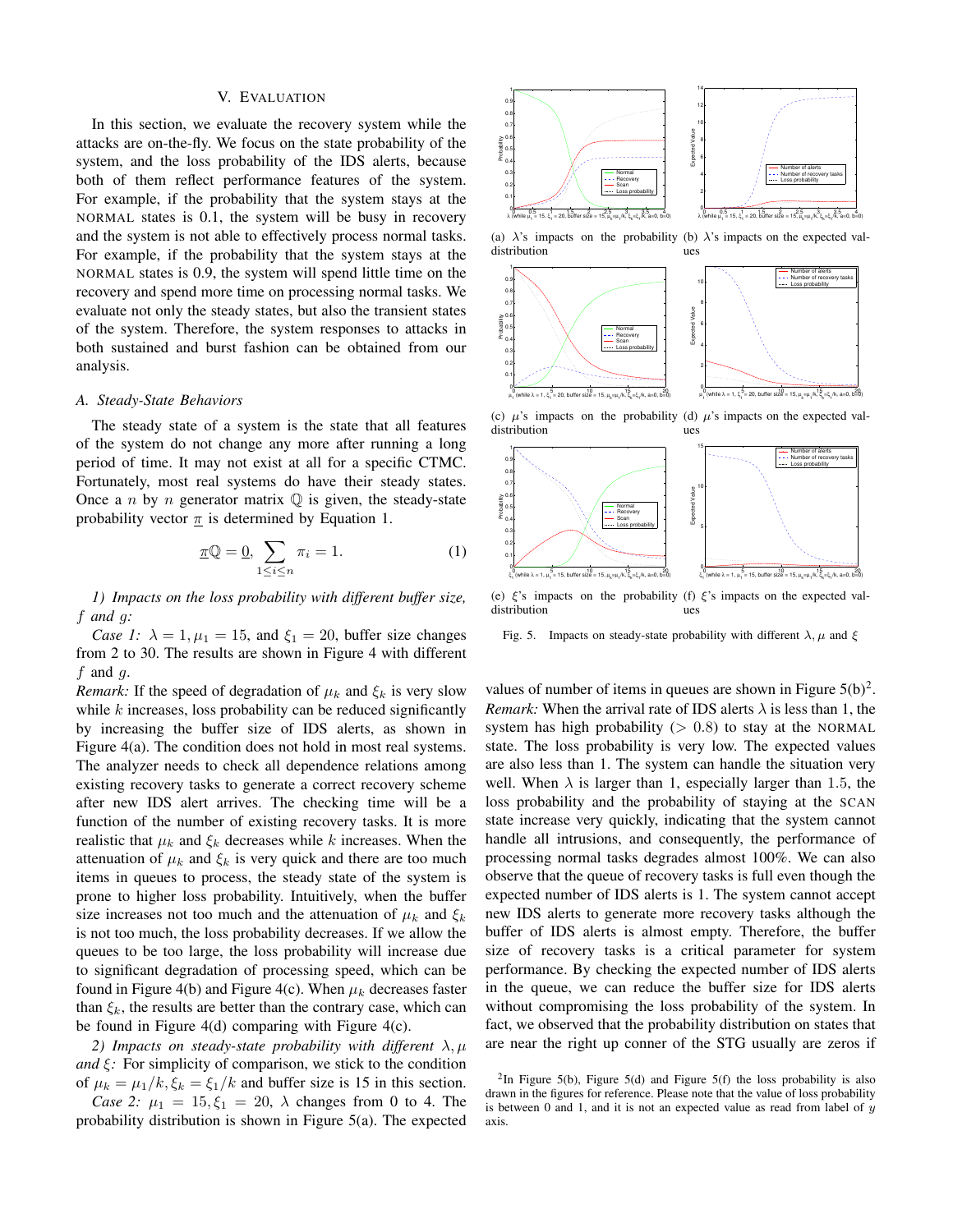

Fig. 4. Impacts on the loss probability with different buffer size of IDS alerts,  $f$  and  $g$ 

the system has low loss probability  $(< 1\%$ ).

*Case* 3:  $\lambda = 1, \xi_1 = 20, \mu_1$  changes from 0 to 20. The probability distribution is shown in Figure 5(c). The expected number of items in queues are shown in Figure 5(d).

*Case* 4:  $\lambda = 1, \mu_1 = 15, \xi_1$  changes from 0 to 20. The probability distribution is shown in Figure 5(e). The expected number of items in queues are shown in Figure 5(f).

*Remark:* Case 3 and Case 4 show that  $\mu_1$  and  $\xi_1$  have similar effects on the system behaviors. When they are large enough,  $e.q. > 15$ , the system has high probability ( $> 0.8$ ) to stay at the NORMAL state, which indicates that the degradation of performance for new arrival tasks is less than 20%. After exceeding a specific value, e.g. 15,  $\mu_1$  and  $\xi_1$  has no significant impacts on improving the steady probability of the NORMAL. There exists a cost effective range of  $\mu_1$  and  $\xi_1$ , which can be observed in Case 3 and Case 4. Given a value of  $\lambda$ , the  $\mu_1$  and  $\xi_1$  are supposed to be in the cost effective range for designing a new system.

## *B. Transient Behaviors*

A transient state of a system is the state of the system at a specific time. The evaluation of transient states shows how quickly a system goes to its steady state, how much time is spent on each state, how many IDS alerts have been lost before the system enters its steady state, and so on. In fact, a system may satisfy us with its steady states, but disappoint us with its transient behaviors, e.g. taking too long to go to the steady states or loosing too many IDS alerts before it can effectively handle them. Transient behaviors also tells us what may happen if a system suffers a short term of high attacking rate.

Given a generator matrix  $\mathbb Q$  and initial state probability vector  $\pi(0)$ , transit state probability  $\pi(t)$  at time t is determined by Equation 2.

$$
\frac{d}{dt}\underline{\pi}(t) = \underline{\pi}(t)\mathbb{Q}
$$
 (2)

Cumulative time  $l(t)$  spent on each state at time t is given by Equation 3.

$$
\frac{d}{dt}\underline{l}(t) = \underline{l}(t)\mathbb{Q} + \underline{\pi}(0)
$$
\n(3)

In this section, we stick to the condition of  $\mu_k = \mu_1/k$ ,  $\xi_k =$  $\xi_1/k$  and buffer size = 15.

*Case* 5:  $\lambda = 1, \mu_1 = 15, \xi_1 = 20$  and the system starts from the NORMAL state. We observe the behaviors of the system for 4 time-units. The probability distribution is shown



(a) Probability distribution of a good (b) Cumulative time distribution of a system good system



(c) Probability distribution of a poor (d) Cumulative time distribution of a system poor system

Fig. 6. Transient state probability

in Figure 6(a). Cumulative time spent on each state is shown in Figure 6(b).

*Remark:* Case 5 shows what a good system looks like after it starts. Such systems enter their steady state very quickly and remain both low degradation of performance and low loss probability of IDS alerts in its steady state. Its loss probability of IDS alerts is almost not noticeable, given its proximity to the  $x$  axis and cannot be distinguished from the  $x$  axis in Figure 6(a). A system that has similar properties to Case 5 spends most of its time on executing normal tasks. Attacks are handled effectively and cost little time of the system. A real system is supposed to be designed in this style.

*Case* 6:  $\lambda = 1, \mu_1 = 2, \xi_1 = 3$  and the system starts from the NORMAL state. We observe the behaviors of the system for 100 time-units. The probability distribution is shown in Figure 6(c). cumulative time spent on each state is shown in Figure 6(d).

*Remark:* Case 6 demonstrates what a system will be a given times during a period of rush hour attacks, or when the attacking rate is much higher than the value that a system is designed for. Under such conditions, the degradation of performance will be almost 100%, and there is no chance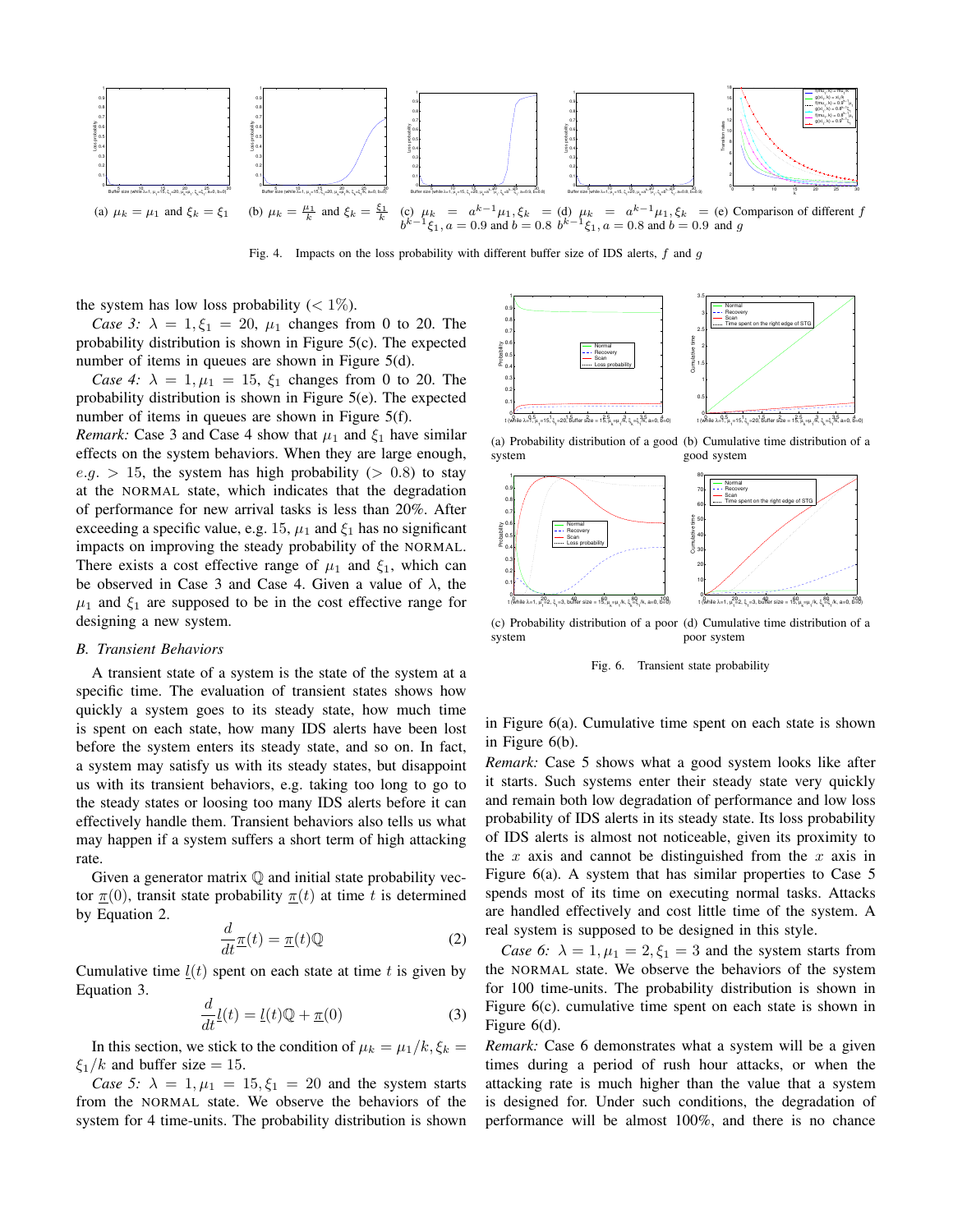to serve new arrival tasks. The loss probability goes up very quickly  $(< 30$  time-units) and remains at the range from  $0.9$ to 1. Moreover, such systems spend most of their time on analysis and recovery. By observing time spent on the right edge of STG in Figure 6(d), the system spent about 80% time on the right edge of STG, indicating that the queue of recovery tasks is full.

An interesting fact is that  $\mu_1 = 2$  and  $\xi_1 = 3$  is already good enough for a small  $\lambda$ , such as  $\lambda = 0.1$ . If the system is designed for  $\lambda = 0.1$  we cannot say the system shown in Figure 6(c) is a poor system simply based on results in Case 6. Since the attacking rate to the system is 9 times larger than the goal of its design. But we can learn transient behaviors of the system from Case 6 when attacking rate is much higher than what it is designed for. In the case, the system can resist such high attacking rate about 5 time-units if it is at the NORMAL state when the attacks start. After 5 time-units, the loss probability goes up. The results show how long the system can resist to a specific high attacking rate without compromising its loss probability.

# VI. GUIDELINES FOR DESIGNING A SYSTEM

We summarize results of our evaluation and give guidelines for designing an attack recovery system with target parameter  $\lambda$  and  $\epsilon$  step by step, where  $\lambda$  is the expected attacking rate that the system is designed to handle and the system is  $\epsilon$ -convergence. In our analysis, we found that when the loss probability is low, the system always has a good state distribution probability. So, consider the loss probability is enough.

First, design and evaluate the performance degradation of analyzing algorithm and scheduling algorithm. Evaluate  $\mu_k$ and  $\xi_k$ , where  $1 \leq k \leq n$  and n is the maximum buffer size of recovery tasks that we want to try, e.g.  $n = 30$ . The performance degradation while  $k$  increases should be designed as slow as possible. Otherwise, the loss probability is very sensitive to the change of buffer size of recovery tasks.

Second, increase the buffer size of recovery tasks from 2 to  $n$ , or until the loss probability begins to increase. Check if  $\epsilon$  can be satisfied in the range of low loss probability. If so, choose a buffer size for recovery tasks. Otherwise, redesign all algorithms and repeat the procedure.

There are totally two ways to reduce the loss probability of a system. One way is to improve  $\mu_1$  and  $\xi_1$ , say, the speed of processing recovery tasks and IDS alerts when there are only one IDS alert and one unit of recovery tasks in buffers. The other way is to improve algorithms with less complexity to slow down the decreasing speed of  $\mu_k$  or  $\xi_k$  or both while k increases, and increase corresponding buffer size. Select the one which costs less.

Finally, the buffer size of IDS alerts may be less than the buffer size of recovery tasks according to its expected value. But we do not recommend to do so since the expected value is for considering a long period of time. The buffer of IDS alerts may be overflowed by a transient high attacking rate. To reduce the buffer size of IDS alerts is worthless since it saves little space.

Bigger buffer size of IDS alerts may help the system to handle transient high attacking rates, but, it is not a long term solution. After the queue of recovery tasks is full, the queue of IDS alerts will fill up very quickly if the system suffers a long term of high attacking rate. Therefore, design the buffer size of IDS alerts according to the peak rate the system wants to handle. This could be achieved by inspecting transient behaviors of the system while applying desired peak attacking rate to its steady state.

# VII. RELATED WORK

The work most similar to ours handles malicious transactions in the database system, as discussed in [5]. When intrusions have been detected by the IDS, the database system isolates and confines the impaired data. Then, the system carries out recovery for malicious transactions. This work is different from ours in that they consider little about relations among transactions.it is unable to trace damage spreading and cannot locate all damages to the system. In contrast, we show that to guarantee the correct recoveries of workflow ,we need all data and control dependence relations among transactions. Otherwise, both recoveries and newly executed transactions could be corrupted.

The failure handling of workflow has been discussed in recent work [6], [7], [8]. Failure handling is different with attack recovery in two aspects. On one hand, they have different goals. Failure handling tries to guarantee the atomic of workflows. When failure happens, their work find out which tasks should be aborted. If all tasks are successfully executed, failure handling does nothing for the workflow. Attack recovery has different goals, which need to do nothing for failure tasks even if they are malicious because failure malicious tasks have no effects on the workflow system. Attack recovery focuses on malicious tasks that are successfully executed. It tries to remove all effects of such tasks. On the other hand, these two systems active at different times. Failure handling occurs when the workflows are in progress. When the IDS reports attacks, the malicious tasks usually have been successfully executed. Failure handling can do nothing because no failure occurred. Attack recovery is supposed to remove the effects of malicious tasks after they are committed.

Rollback recovery, e.g. [9], [10], is surveyed in [11]. It focuses on the relationship of message passing and considers temporal sequences based on message passing. In contrast to their research, we focus on data and control dependence relations inside workflow tasks. In fact, message passing is a kind of data dependence relation but not vice versa (e.g., a data dependence relation caused by more than one message passing steps or by sharing data). We also observed that in workflow recovery an execution path may change due to control dependence, causing different patterns of message passing. In addition, our methods exploit more detail in dependence relations than the methods that are message passing based; therefore our method is more effective and efficient